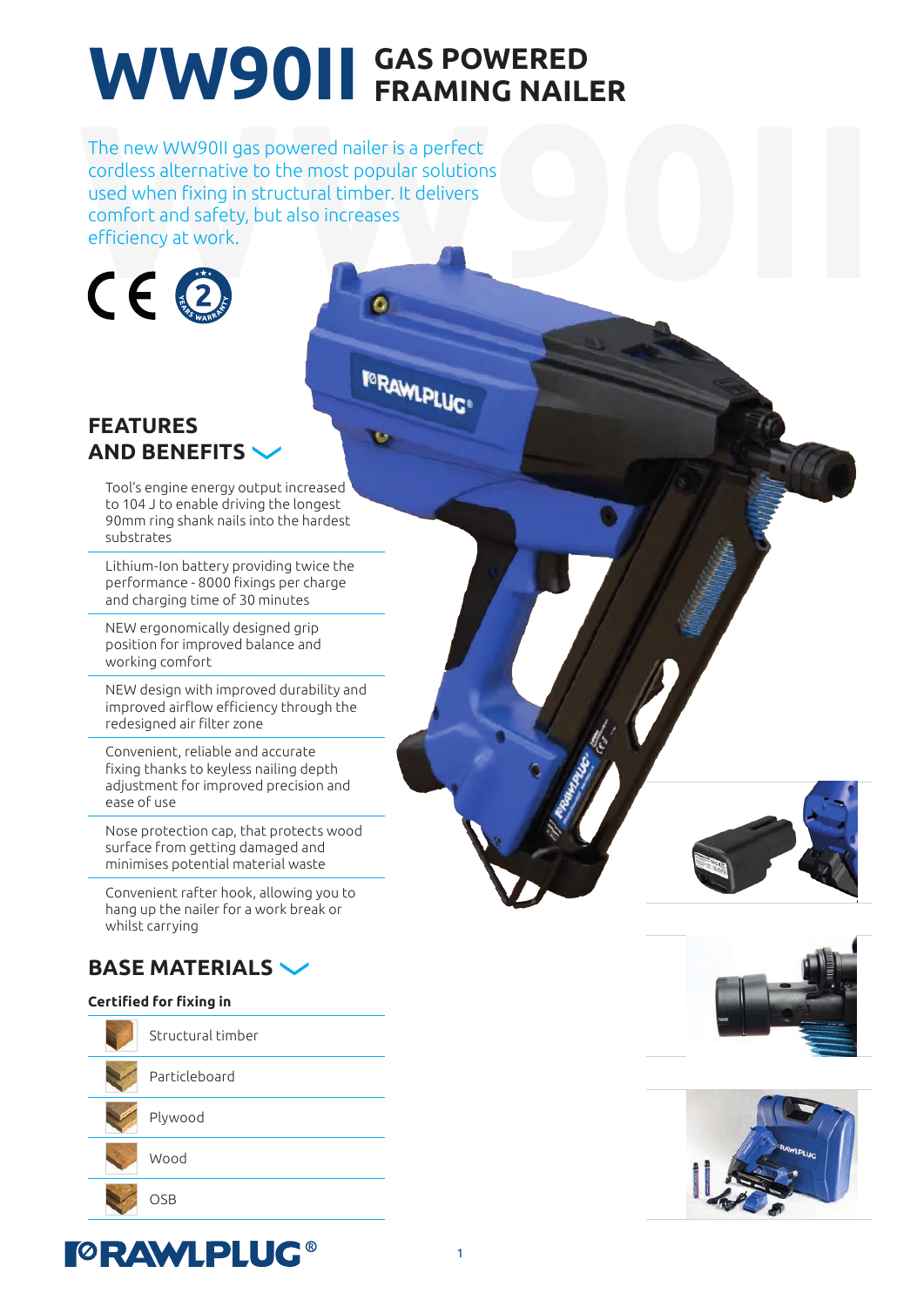

WW90 2<sup>nd</sup> generation gas powered framing nailer is an excellent cordless alternative for fixing in wooden structures, that require no power cables or compressed air hoses. It ensures mobility, safety and top performance. You can now handle a single fixing point in less than 1 second. With a battery pack whose capacity lasts for 8,000 fixings and the charging time of 30 minutes. You you receive a full package of outstanding benefits in terms of performance and repeated use.

#### **APPLICATIONS**

- Battens and counter battens
- Roof boarding
- Framework house structures
- Façades and soffits
- Formwork fixing
- Terraces and arbours





## **TORAWLPLUG®**